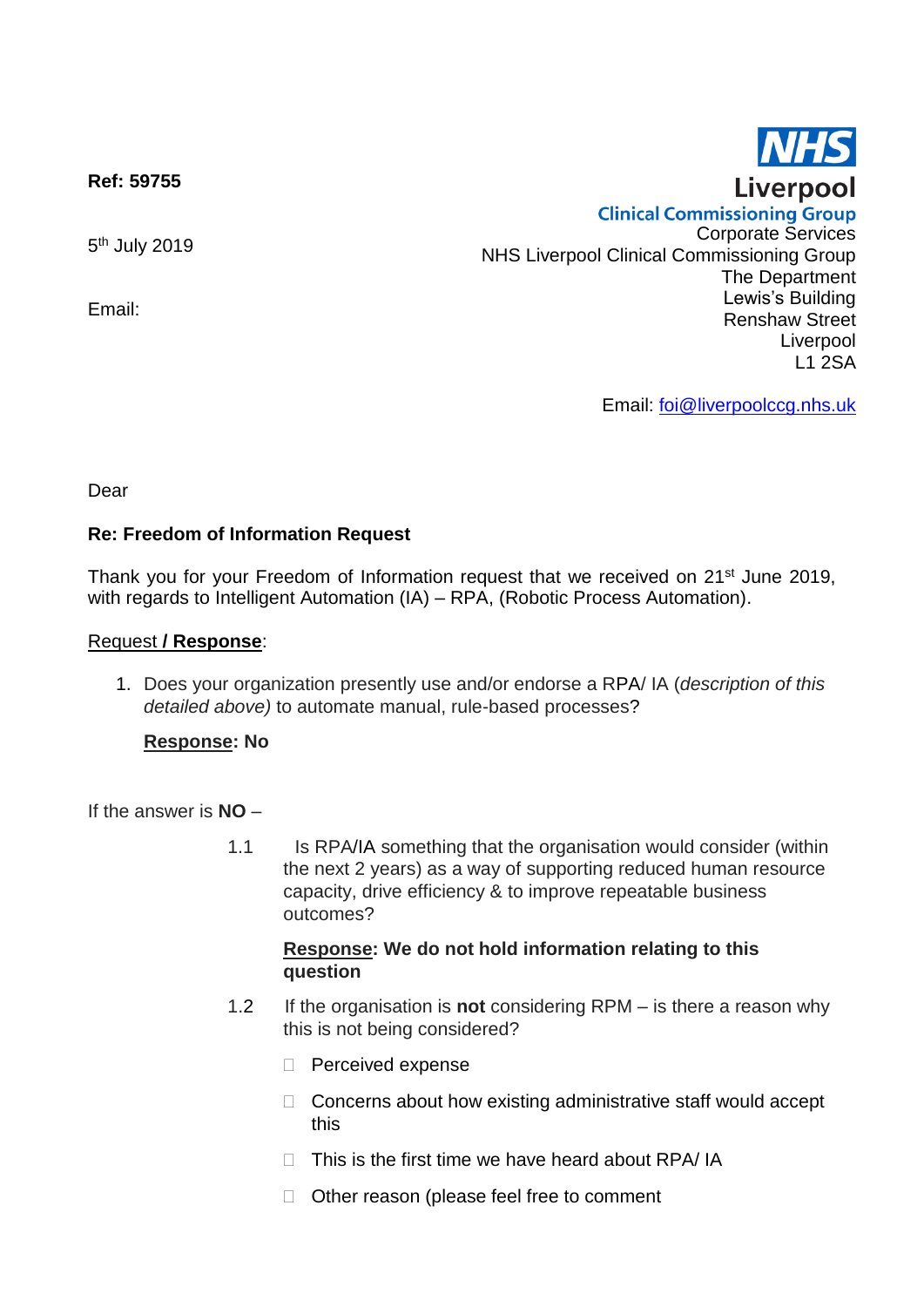# **Response: We do not hold information relating to this question**

 1.3 If the answer is **YES** – RPA/IA **is currently being used** in the organisation - could you please detail –

1.3.1 The system type/name/supplier

## **Response: N/A**

- 1.3.2 What it is used for (or has been used for) and by what department, examples below –
	- □ Out Patients clinics
	- $\Box$  Data Migration
	- D Waiting Lists
	- $\Box$  Referral to Treatment times, (RTT)
	- □ Other (please comment) –

# **Response: N/A**

1.3.3 How did the existing human workforce react to tasks being replaced by automation?

- $\Box$  Good, they welcomed the changes
- $\Box$  Bad, they felt threatened
- □ Indifferent
- $\Box$  Not sure no feedback
- $\Box$  Other please comment

# **Response: N/A**

1.3 4 When did your RPA/ IA system come into use and when does the contract expires?

### **Response: N/A**

1.3.5 How much does this new technology costs the organisation and how many robots do you use &/or processes run?

# **Response: N/A**